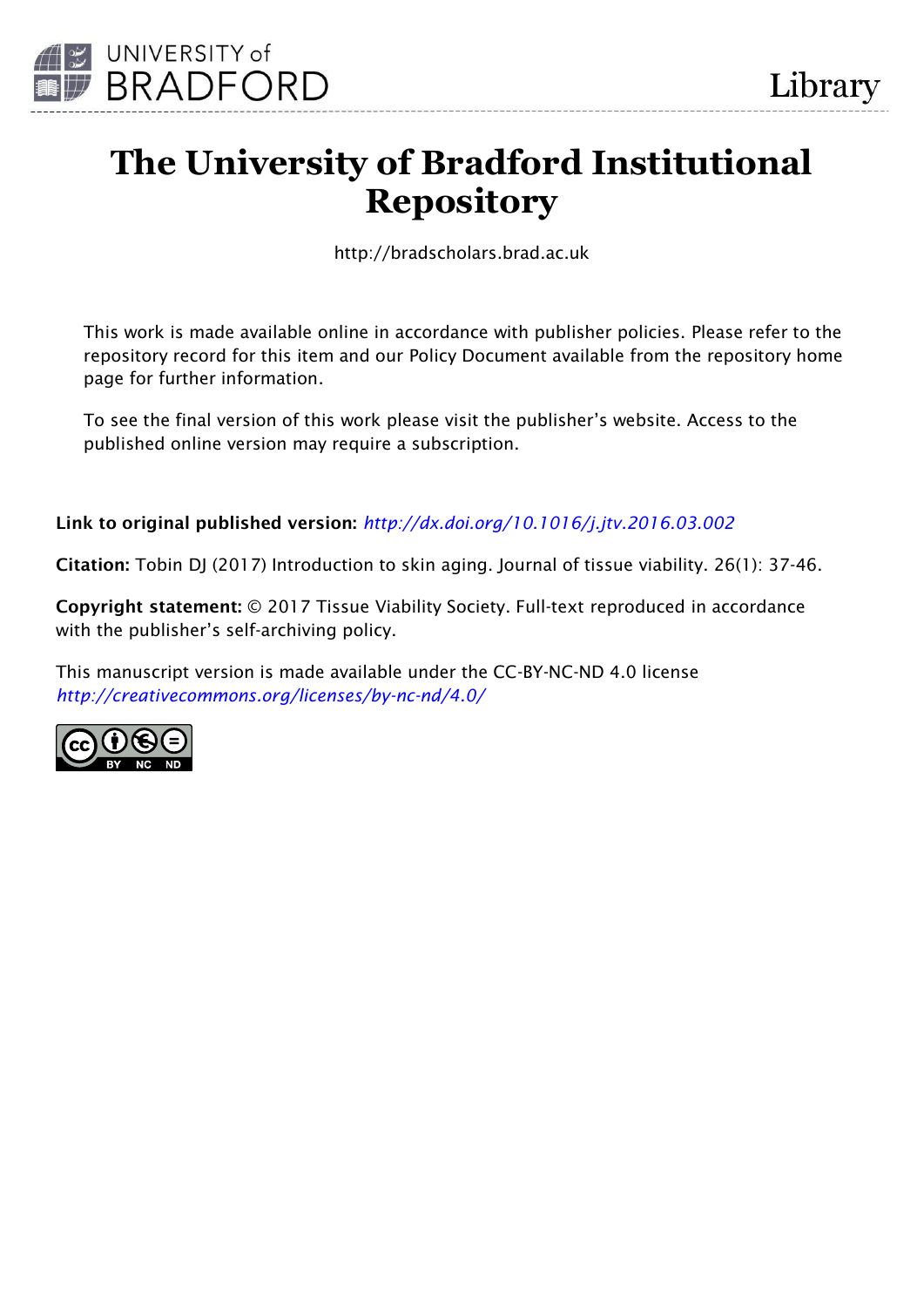## Accepted Manuscript

Introduction to SKIN aging

Desmond J. Tobin, BSc., PhD

PII: S0965-206X(16)00028-0

DOI: [10.1016/j.jtv.2016.03.002](http://dx.doi.org/10.1016/j.jtv.2016.03.002)

Reference: JTV 197

To appear in: Journal of Tissue Viability

Received Date: 18 November 2015

Accepted Date: 3 March 2016

Please cite this article as: Tobin DJ, Introduction to SKIN aging, *Journal of Tissue Viability* (2016), doi: 10.1016/j.jtv.2016.03.002.

This is a PDF file of an unedited manuscript that has been accepted for publication. As a service to our customers we are providing this early version of the manuscript. The manuscript will undergo copyediting, typesetting, and review of the resulting proof before it is published in its final form. Please note that during the production process errors may be discovered which could affect the content, and all legal disclaimers that apply to the journal pertain.

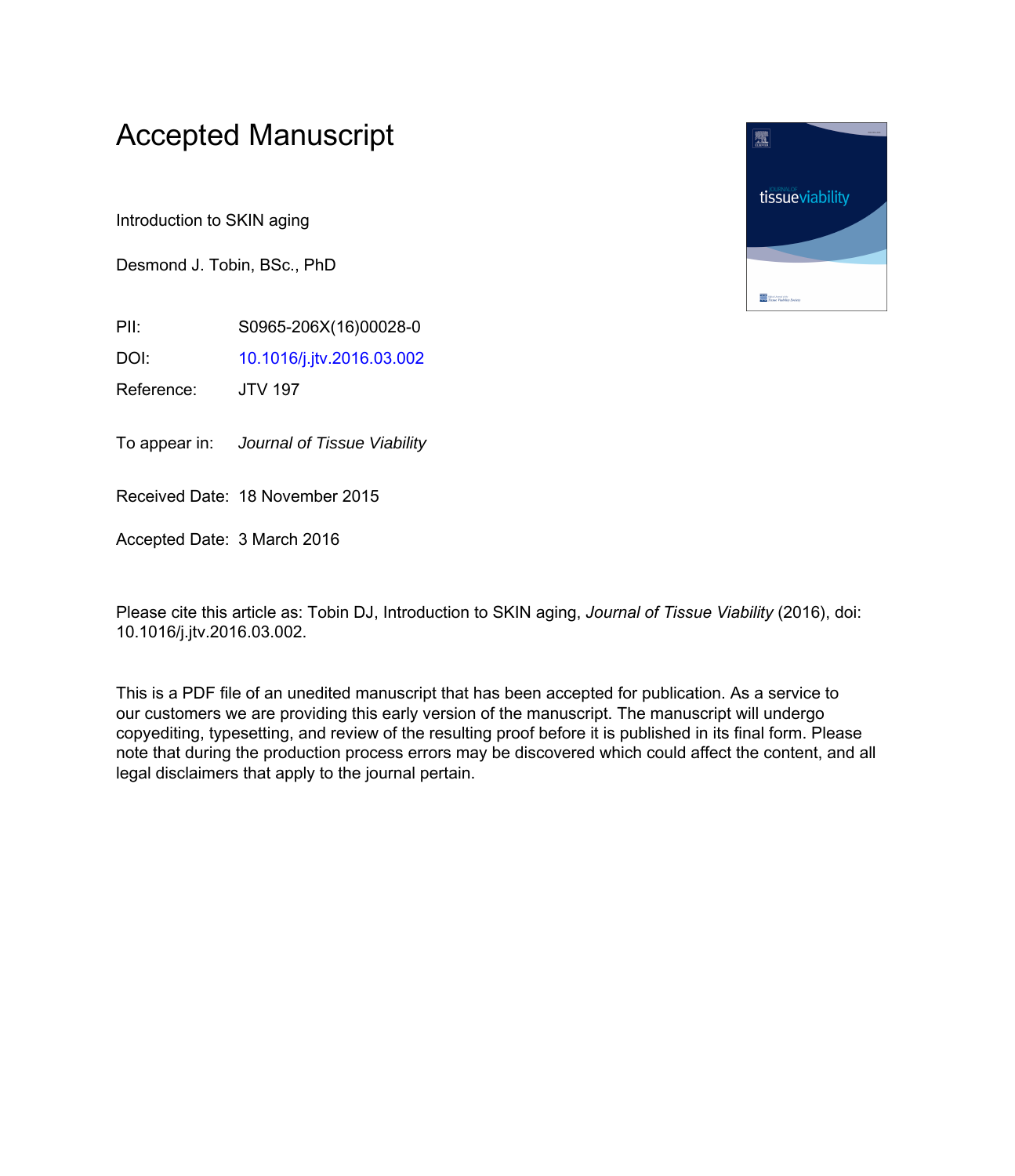#### **INTRODUCTION TO SKIN AGING**

**Desmond J Tobin BSc., PhD** 

**Centre for Skin Sciences, Faculty of Life Sciences,** 

**University of Bradford, Bradford West Yorkshire BD7 1DP,** 

**Great Britain** 

**Tel: 01274 233585** 

Tel: 01274 233585<br>d.tobin@bradford.ac.uk<br>(XXX) **d.tobin@bradford.ac.uk**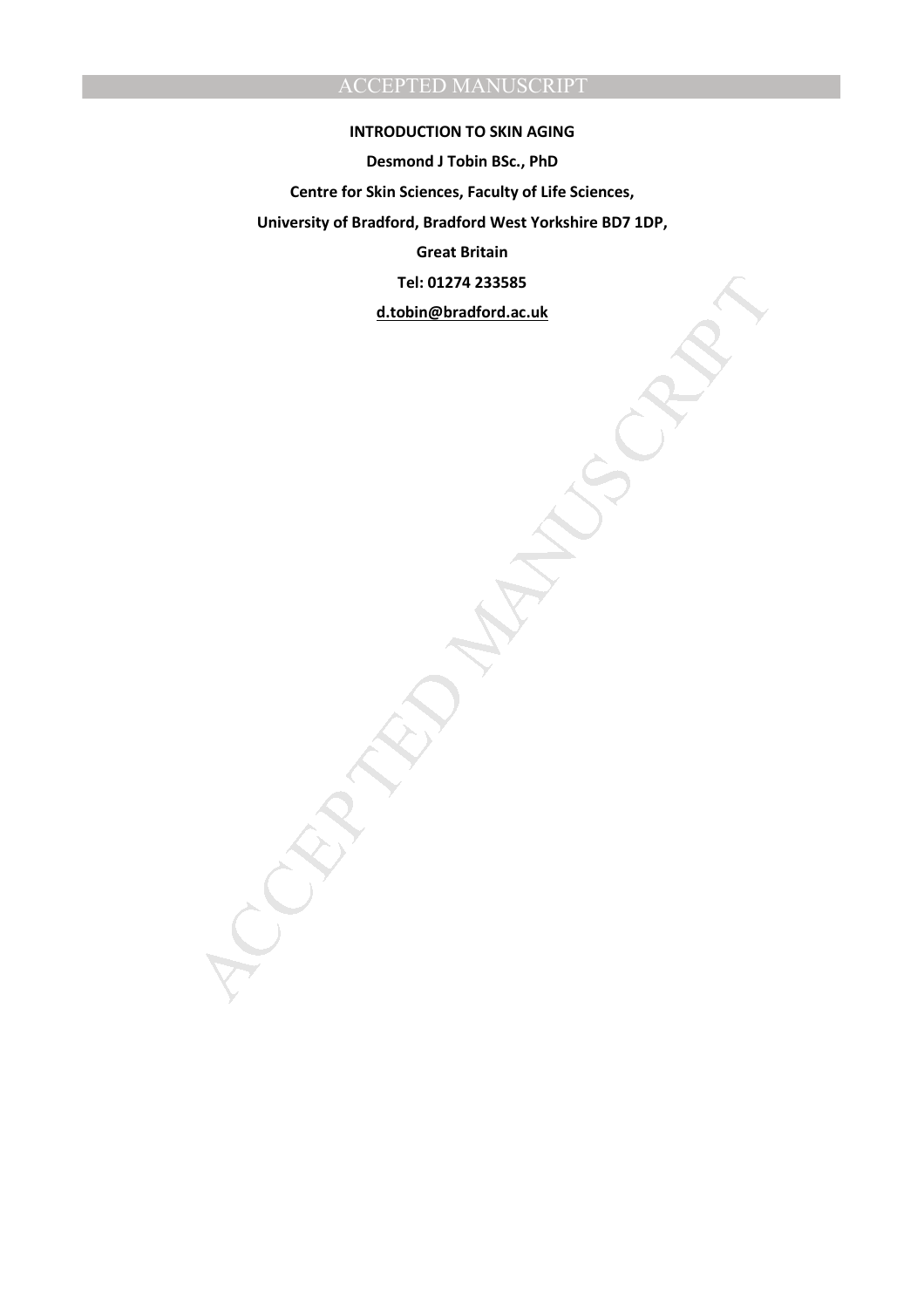#### **ABSTRACT**

Cutaneous science has seen considerable development in the last 25 years, in part due to the -Omics revolution, and the appreciation that this organ is hardwired into the body's key neuroimmuno-endocrine axes. Moreover, there is greater appreciation of how stratification of skin disorders will permit more targeted and more effective treatments. Against this has been how the remarkable extension in the average human life-span, though in the West at least, this parallels worrying increases in lifestyle-associated conditions like diabetes, skin cancer etc. These demographic trends bring greater urgency to finding clinical solutions for numerous age-related deficits in skin function caused by extrinsic and intrinsic factors. Mechanisms for aging skin include the actions of reactive oxygen species (ROS), mtDNA mutations, and telomere shortening, as well as hormonal changes.

We have also significantly improved our understanding of how to harness the skin's considerable regenerative capacity e.g., via its remarkable investment of stem cell subpopulations. In this way we hope to develop new strategies to selectively target the skin's capacity to undergo optimal wound repair and regeneration. Here, the unsung hero of the skin regenerative power may be the humble hair follicle, replete with its compliment of epithelial, mesenchymal, neural and other stem cells. This review introduces the topic of human skin aging, with a focus on how maintenance of function in this complex multi-cell type organ is key for retaining quality of life into old age.

ic trends bring greater urgency to finding clinical solutions for numerous age-related<br>with duritor caused by extrinst and intitrinst factors. Mechanisms for aging skin<br>actions of reactive oxygen species (ROS), mtDNA mutat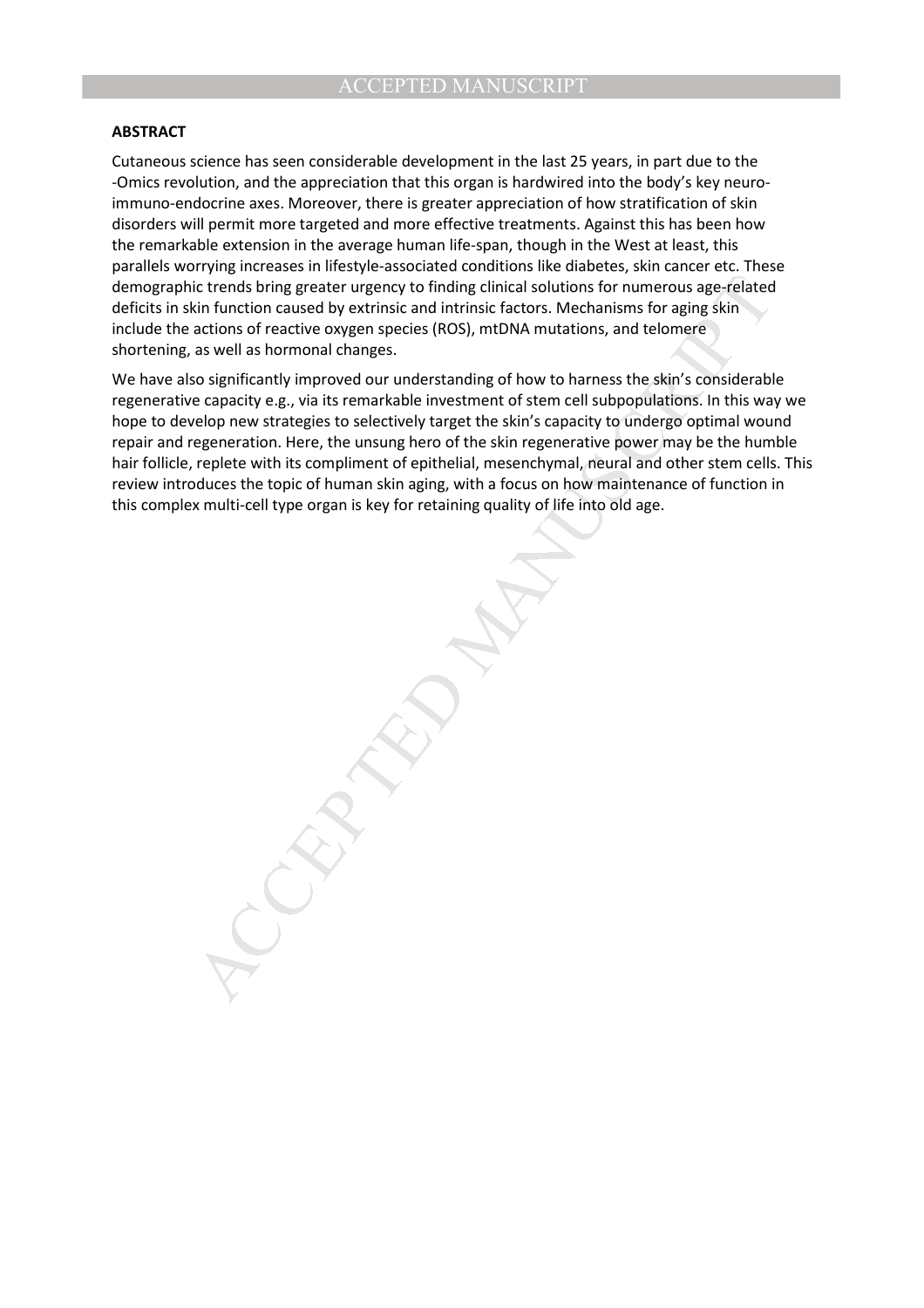#### **INTRODUCTION TO SKIN AGING**

#### **INTRODUCTION**

 Skin, our largest organ by weight and extent, can be viewed as a sensor of the body's periphery, a veritable 'brain on the outside'**<sup>1</sup>** . While the question of 'what is the function of skin' is a daunting one, the best single discussion on the function of skin can, in my view, be found in the multi-author discussion review 'What is the 'true' function of skin?<sup>2</sup> The skin organ is truly a biologic universe, as it incorporates all the body's major support systems; of blood, innervation, muscle, as well as its immuno-competence, psycho-emotion reactivity, ultraviolet radiation sensing, endocrine functions etc. Together, these participate in the homeostasis of skin and its appendages, and in this way are important for the homeostasis of the entire mammalian body. While not always the case, this view now appears self-evident, given that the skin occupies such a strategic location between the noxious external and biochemically-active internal environments. For all its perfection, in terms of evolutionary adaptation to life on an ultraviolet radiation (UVR)-drenched terrestrial planet, skin conditions still rank 4<sup>th</sup> in the leading causes of nonfatal disease burden<sup>3</sup>. This burden is likely to rise further as we age<sup>4</sup> given our lifestyle choices of inactivity, sugar, tobacco, alcohol etc.

Recent insights into the skin's remarkable stress-sensing capacity, much of which is communicated via the skin's equivalent of the hypothalamic-pituitary-adrenal (and thyroid) axis, allow us to assess how age may affect these key axes. Perhaps counterintuitive, it is important to note upfront that well-nourished and UVRprotected skin exhibits truly remarkable resilience to chronological (or intrinsic) aging, and much if not most of what we refer to skin aging is due to the structural changes to the skin that are a consequence of so-called extrinsic aging (e.g., UVR, trauma, chemicals etc.).

of skin?<sup>2</sup> The skin organ is truly a biologic universe, as it incorporates all the body's m<br>blood, innevation, muscle, as well as its immuno-competence, psycho-e-motion reason<br>on sensing, endocrine functions etc. Together The harbingers of our lost youth can be most readily seen in our skin as we age; including skin wrinkling (rides), hair graying (canities) and for most men and some women the tendency for scalp hair thinning/baldness. These changes may confer only small losses in function, but as our expectations for the extension of optimal functioning continue to grow well into our 70s, 80s and beyond, these changes are unwelcome. This is perhaps reasonable, as life expectancy in western countries is expected to be 100 years in the next decade.**<sup>5</sup>** The implications of this unprecedented change for human history will be greatest for women, as they will soon spend as much as 50% of their lives post-menopause, where low estrogen levels will adversely affect skin function. The market is responding by developing sophisticated cosmetic/cosmoseuticals, pharmaceuticals and surgeries to provide options to assuage not only our vanity but also to aid our increasingly dry/itchy,<sup>6</sup> infection-prone,<sup>7</sup> vascular, immune-unstabl<sup>8</sup> skin.

Given its strategic location at the body's interface, the skin is subjected to *intrinsic* (chronologic) aging that are generally under genetic and hormonal influence and *extrinsic* aging caused by environmental factors, principally UV radiation (UVR), smoking, diet, chemicals, trauma etc. UVR effects on skin are so powerful that these are designated separately as *photo-aging*. Both types of aging have their distinct and overlapping features.**<sup>9</sup>** Importantly, skin aging traits (e.g., perceived age, pigmented age spots, skin wrinkles and sun-damage) appear to be equally influenced by genetic and environmental factors<sup>10.11</sup>.

#### **INTRINSIC AGING**

Intrinsic aging of skin is imperceptibly slow moving, and shows significant variation between populations, individuals of the same ethnicity, and different sites on the same person. Essentially intrinsic skin aging can only be seen in quite old age and is characterized by unblemished, smooth, pale(r), drier, less elastic skin with fine wrinkles<sup>12,13</sup>. Additional subcutaneous changes in the face also lead to somewhat exaggerated expression lines. Intrinsic aging occurs within the tissue itself, via reductions in dermal mast cells, fibroblasts, collagen production, flattening of dermal-epidermal junction/loss of rete ridges, as well as being caused by how aging in other organs affect the skin. From a form-function perspective, the flattening of the previously undulating epidermis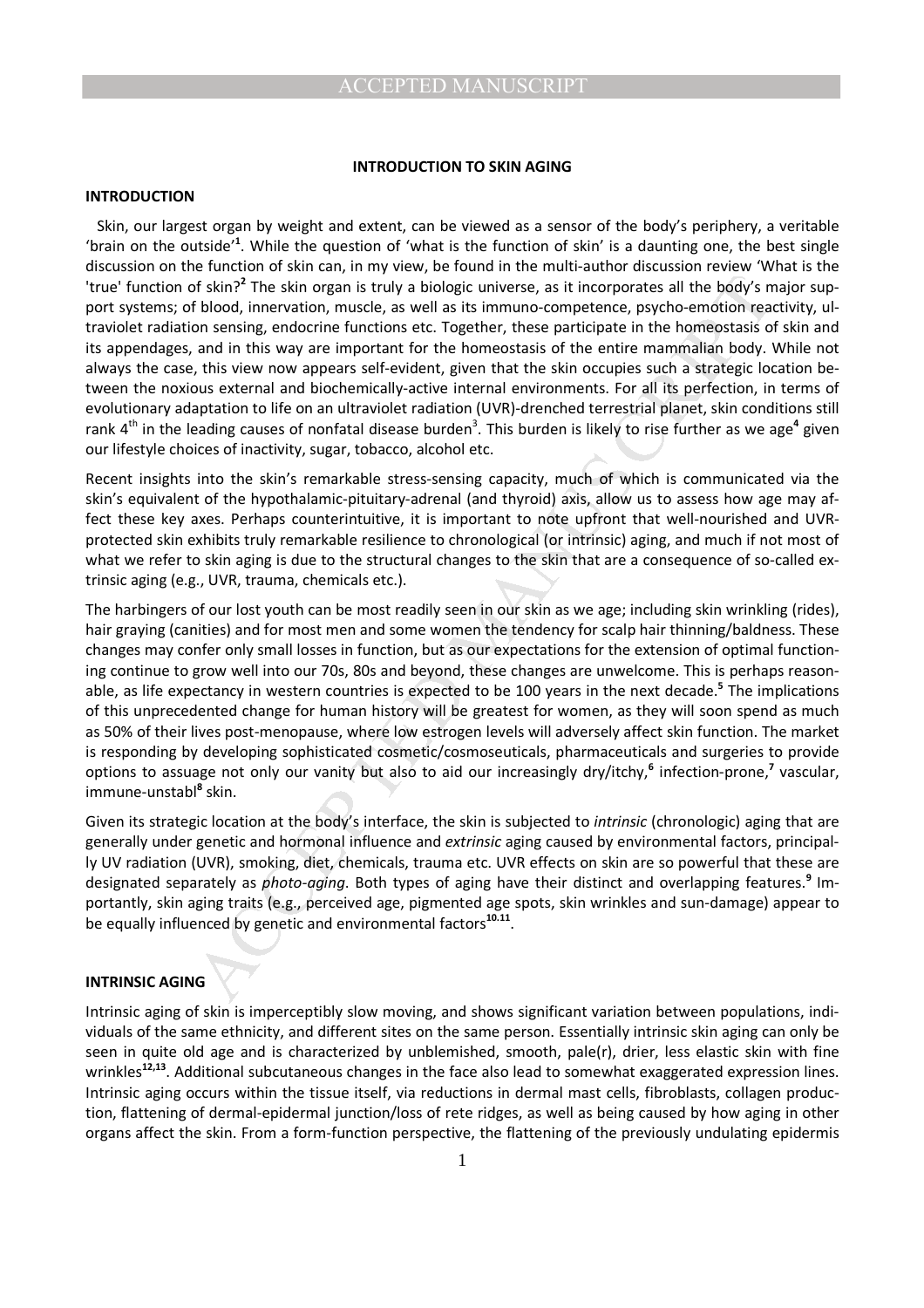is a most striking change caused by a loss of the rete ridges and their reciprocal inter-digitation with capillaryrich dermal papillae. A likely consequence of this is reduced nutrient support to the avascular epidermis by the vascularized dermis. From a mechanistic point of view, intrinsically-aged epidermis is also controlled by progressive telomere shortening, exacerbated by low-grade oxidative damage to telomeres and other cellular constituents.**14,15**

#### **EXTRINSIC AGING**

While interventions for intrinsic aging are difficult, except perhaps via hormone supplementation etc., the prevention and treatment of extrinsic aging-associated changes to skin structure and appearance is the subject of much attention. However, the impact of extrinsic-aging drivers cannot be completely separated from how skin responds to chronologic aging. Exogenous factors will impact skin physiology permanently (e.g., pro-oxidant and antioxidant influences on cell turnover via neuro-endocrine-immune biological response modifiers). By far the greatest source of extrinsic aging is accumulated and unprotected sun exposure (i.e., photo-aging). This is largely confined to the face, neck, hands, and less so lower arms and legs. Over 80% of facial skin aging is due to low-grade chronic UVR exposure, although exposure can also cause sunburn, tanning, inflammation, immunosuppression, and damage to dermal connective tissue.**16,17** The characteristics of extrinsically-aged skin (mostly UVR-induced) include coarse wrinkling, rough texture, sallow complexion with mottled pigmentation, and loss of skin elasticity.

Photo-aging is caused by sunlight, which at the earth's surface consists mostly of infrared (52-55%), visible (44%) and 3% UV light. The vast majority of the sun's UVR (400-10 nm) is blocked by the earth's atmosphere such that UVR reaching our planet's surface consists of >95% UVA (400-315 nm) and ~5% UVB (315-280 nm). UVC (280-100 nm), which is extremely hazardous to skin, is completely absorbed by the ozone layer and atmosphere. The ratio of UVA to UVB reaching our skin depends on latitude, season and time and in the realworld is 25. Alas, most studies have used solar-simulated radiation with a UVA:UVB ratio of <18 as a proxy for noon summer sun on a clear day**<sup>18</sup>** .

**NG**<br> **NG**<br> **NG**<br> **NOMENTATIST CONFIGNE aging are difficult, except perhaps via hormone supplementation etc.<br>
<b>However, the impact of extrinsic-aging drivers cannot be completely separated from<br>
<b>However, the impact of ex** Deeply-penetrating UVA damages connective tissue in the dermis and also increases risk for skin cancer, while UVB penetrates only as far as the epidermis where it can cause sunburn, tanning, and photocarcinogenesis.**<sup>19</sup>** UVB is the major cause for direct DNA damage and induces inflammation and immunosuppressio**<sup>20</sup>**, while UVA may have a greater role in skin photo-aging, given its greater amount in sunlight and the fact that both dermis and epidermis are irradiated.**<sup>20</sup>** First signs of extrinsic aging (on exposed sites) can be seen as early as 15 years of age in pale-skinned Caucasians**<sup>21</sup>**, whereas changes to non-exposed sites are not apparent until age 30 years.<sup>22</sup> The high priority in Western culture of a golden tan<sup>23</sup> is associated alas, with ever-rising rates of skin cancer and prematurely-aged skin. Photo-aged skin is characterized by deep wrinkles, laxity, roughness, a sallow or yellow color, increased fragility, purpura formation, mottled pigmentary changes, telangiectasia, impaired wound healing, and benign and malignant growths. The degree of accumulated sun exposure determines the magnitude of these changes. Mechanisms of UVR-induced and accelerated aging are discussed later in this review. The second most important driver of extrinsic aging is cigarette smoking<sup>24-28</sup>.

#### **Skin type**

The level of eumelanin in skin helps protect against the cumulative effects of photo-aging. Typically, skin phototype is described using the Fitzpatrick classification I-VI (ranging from 'always burn never tan' to 'always tan and never burns'). When phototypes were compared it was found that skin of type VI individuals (i.e., black) shows little difference between exposed and unexposed sites.**<sup>29</sup>** Moreover, the much higher rates of skin cancer among Caucasians compared with black African-Americans reflects the significant protection from UVR damage that eumelanin provides (up to 500-fold level).**<sup>30</sup>** Furthermore, the appearance of photo-damaged skin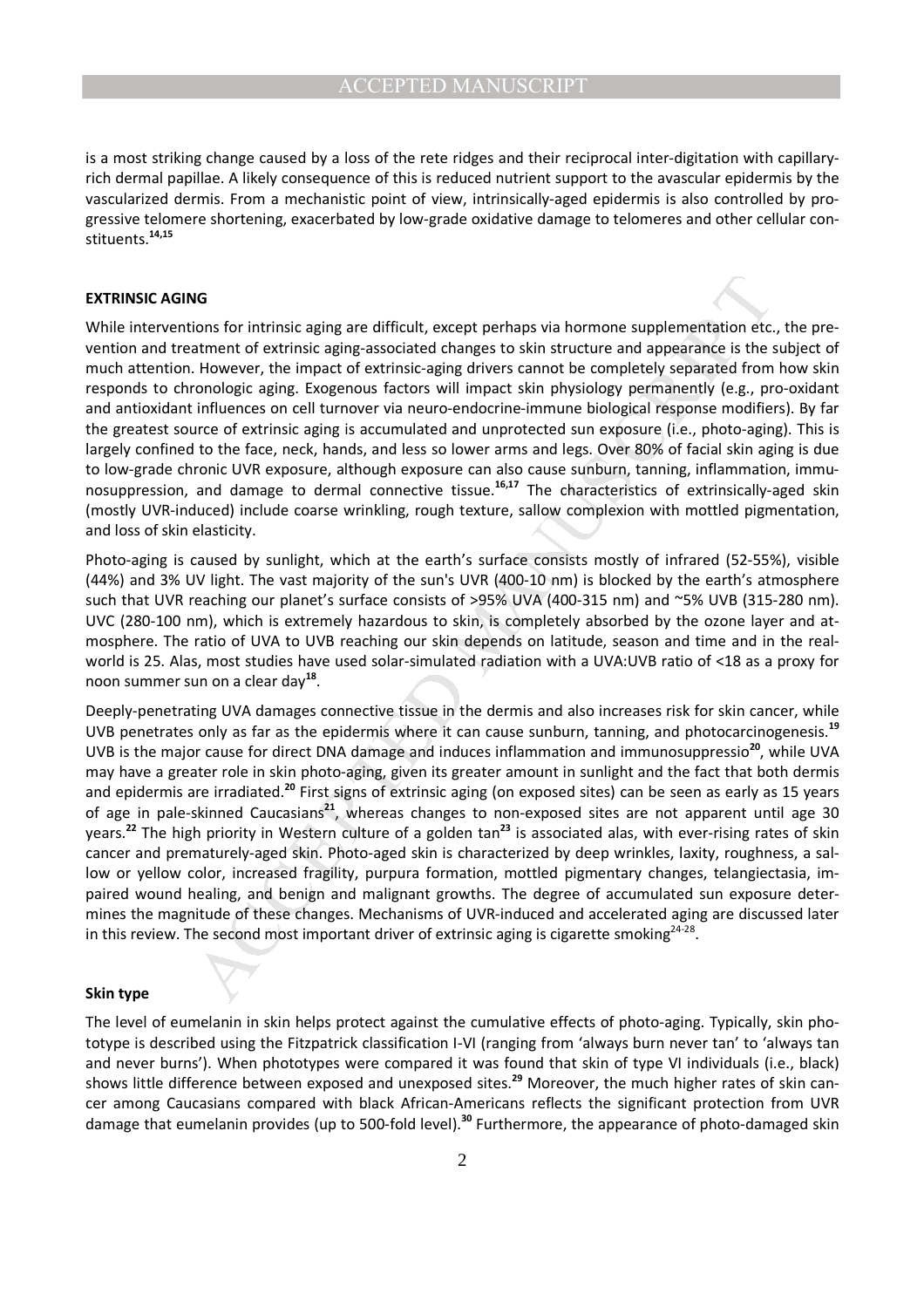differs for those with skin types I and II (red hair/freckles/burns easily) and those with skin types III and IV (darker skin, tans easily), whereby the former tend to show atrophic skin changes, but with fewer wrinkles, and focal depigmentation (guttate hypomelanosis) and dysplastic changes, such as actinic keratoses and epidermal malignancies. In contrast, those with III/IV skin develop hypertrophic responses, such as deep wrinkling, coarseness, a leather-like appearance, and lentigines. **<sup>20</sup>** Basal cell and squamous cell carcinomas occur almost exclusively on sun-exposed skin of light-skinned people.

Skin has been report to increase in thickness in chronologic and photo-aging. However, while both increases and decreases in skin thickness can be seen in different body sites, there was no general relationship between skin thickness and with age.**30, 31** Thus, it appears that the epidermis thins with age at some body sites, such as the upper inner arm**<sup>32</sup>**,**<sup>33</sup>** and back of the upper arm,**<sup>34</sup>** but remains constant at others, such as the buttock, dorsal forearm, and shoulder**<sup>35</sup>** - a variation not explained by sun or environmental exposure alone.**<sup>30</sup>** Although epidermal thickness appears to remain largely constant with advancing age, there is some variability in keratinocyte shape and size with age, specifically that these cells become shorter and flatter in contrasts to an increase in corneocyte size potentially as a result decreased epidermal cell turnover with age.**<sup>13</sup>** Wrinkling in Asian skin has been documented to occur later and with less severity than in white Causasians.**<sup>22</sup>**

#### **EPIDERMIS**

The epidermis is composed of an outer nonviable layer called the stratum corneum, with more proximal layers making up the viable epidermis consists primarily of keratinocytes (90-95% of cells). Smaller populations of Langerhans cells (2%), melanocytes (3% and Merkel cells (0.5%) can also be found in the epidermis.**<sup>1</sup>**

eport to increase in thickness in chronologic and photo-aging. However, while both<br>n skin thickness can be seen in different body sites, there was no general relationships<br>of thickness can be seen in different body sites, The stratum corneum provides the body's main barrier to the environment, and is key to maintaining optimal cutaneous hydration<sup>36</sup>. Simplistically, its structure has been described by a "bricks and mortar" model with proteinrich corneocytes (bricks) embedded in a matrix (mortar) of ceramides, cholesterol, and fatty acids.**<sup>30</sup>** It is generally agreed that the thickness of the stratum corneum does not change significantly with age**<sup>37</sup>**. However, certain features of aging skin do indicate an abnormal skin barrier, namely the extreme skin dryness (xerosis) and increased susceptibility to irritant dermatitis. There is also evidence of altered permeability to chemical substances**<sup>38</sup>** and reduced trans-epidermal water flux in aged skin.**<sup>30</sup>** Despite these, the baseline skin barrier function is relatively unaffected by age,**<sup>37</sup>** and substances recoverable from the skin surface (sebum, sweat, components of natural moisturizing factor, and corneocyte debris) were neither affected by age nor by ethnicity and gender.**<sup>39</sup>**

The barrier function in aged skin (>80 years) is more readily disrupted by sequential tape stripping than is young skin (20 to 30 years), as was barrier recovery.**<sup>37</sup>** It appears that there is a global reduction in stratum corneum lipids, which may affect the "mortar" that binds the corneocytes together. In moderately aged (50 to 80 years) individuals, abnormal stratum corneum acidification results in delayed lipid processing, delayed permeability barrier recovery, and abnormal stratum corneum integrity, ion transport and turnover.**40-43**

Flattening of the dermo-epidermal junction at sites that were highly corrugated in youth is the most consistent change found in aged skin**<sup>44</sup>** and is due primarily to a retraction of the rete ridges.**<sup>30</sup>** This reduced interdigitation between epidermis and dermis results is less resistance to shearing forces<sup>13,22</sup> as well as a reduced supply of nutrients and oxygen.**<sup>8</sup>** This effect is likely to be influenced by solar elastosis changes in the papillary dermis (see below).**<sup>45</sup>** Even with minimal photo-aging one can appreciate loss of fibrillin-rich microfibrils in the dermalepidermal junction - an early marker of photoaging.**46,47,48** There is general agreement that epidermal cell turnover halves between the third and seventh decades of life,**<sup>49</sup>**,**<sup>50</sup>** and this concurs with the observed deterioration in wound healing capacity in old age.**<sup>51</sup>**

#### **Keratinocytes**

Keratinocytes in the basal layer of the epidermis exhibit increasing atypia with age.**<sup>33</sup>** In addition, basal keratinocytes downregulate expression of some β<sub>1</sub>-integrins,<sup>52</sup> suggesting that proliferation and adhesion of keratinocytes in photo-damaged aged skin are abnormal.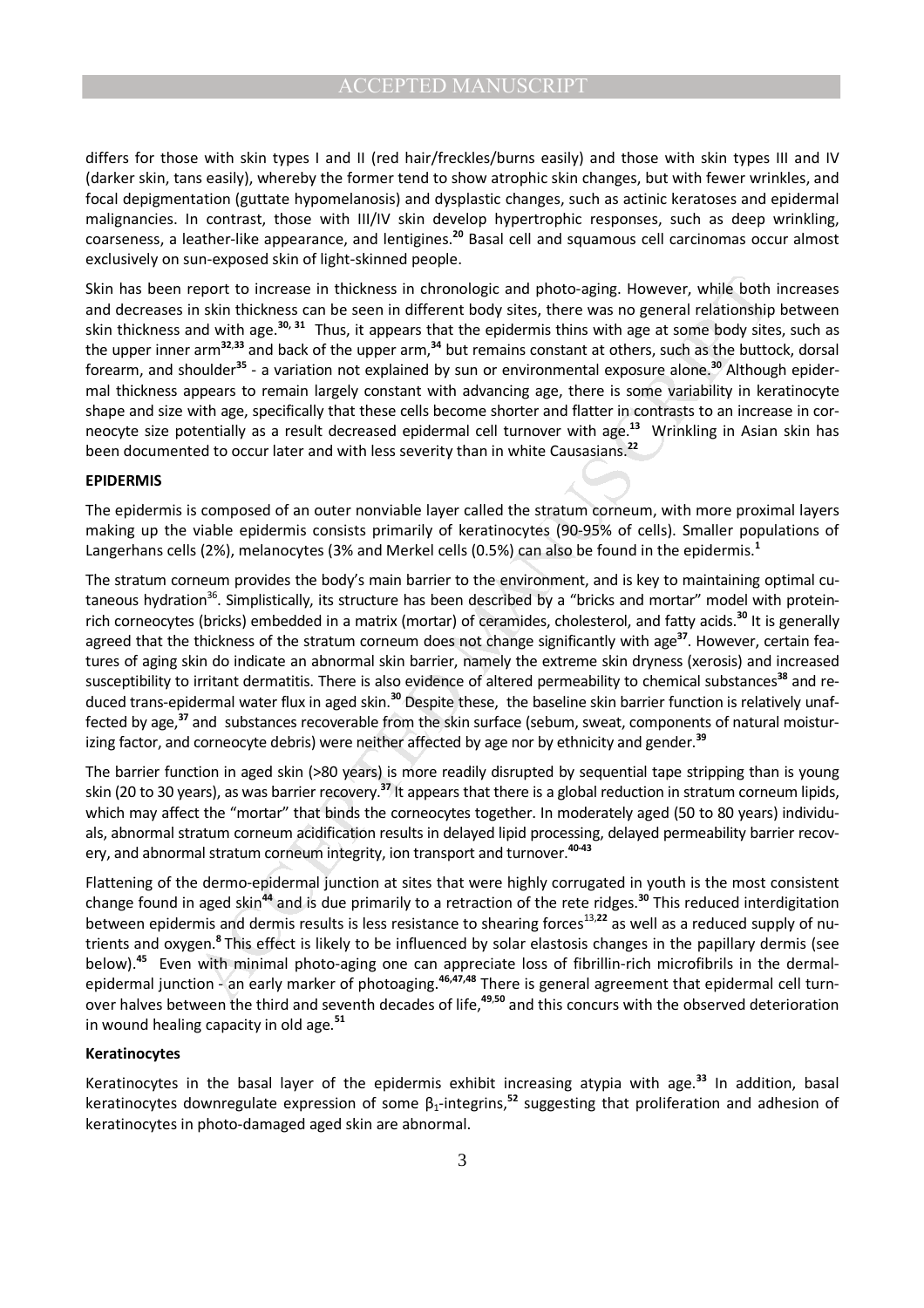#### **Melanocytes**

 The number of functional (i.e. tyrosinase-positive/active) melanocytes decline by up to 20% per decade in the basal layer of the human epidermis,**<sup>53</sup>** although paradoxically there is often an increase in melanocyte number in photo-damaged skin.**<sup>54</sup>** This is further reflected by a reduction in melanocytic nevi in old age.**<sup>55</sup>** Less melanocytes is associated with melanin production, which means less protection against the harmful effects of UVR.**<sup>56</sup>**

There are also changes to melanocyte function in the aging/graying hair follicle (see below).**<sup>57</sup>**Aged skin of most ethnicities show an increase in solar lentigo lesions (age spots), and these contribute more to perceived age than wrinkling for those of mongoloid Asian ethnicity. Age spots exhibit major histological changes to the basal layer of the epidermis, especially the elongation of epidermal rete ridges (note epidermal flattening seen in general skin aging). The number of tyrosinase-positive melanocytes per length of dermal/epidermal interface may increase in the spot versus the unaffected skin.**<sup>5</sup>** though other studies only report increased melanocyte size, dendrite elongation and alterations in melanosomes and their organization. Endothelin-1 and stem cell factor may be key regulators of hyperpigmentation in solar lentigo.**<sup>59</sup>**

#### **DERMIS**

The dermis consists predominantly of connective tissue (e.g., collagen and elastin), but also contains appendages including sweat glands and pilosebaceous units as well as blood vessels, and nerves. Its main role is to provide a tough and flexible layer that supports the epidermis and binds to the subcutis, the fatty layer deep to the dermis. Collagen fibers give the skin its tensile strength, whereas elastin fibers contribute to elasticity and resilience.**<sup>60</sup>**Although aging changes in elderly dermis with severe damage may exhibit thinning,**<sup>61</sup>** it remains difficult to define the effects of aging on skin thickness due to considerable inter-individual and inter-body site variations and because of differences in methodology between different studies.**<sup>30</sup>**While the mechanism of wrinkle formation is not entirely understood,**<sup>44</sup>** there is general atrophy of the extracellular matrix, accompanied by fewer fibroblasts, and with reduced synthetic abilty. **<sup>62</sup>**,**<sup>63</sup>** Photo-aged skin exhibit histological features of chronic inflammation without significant evidence of clinical or molecular abnormalities.**64-66**

Thanges to melanocyte function in the aging graying hair follicle (see below),<sup>21</sup> aged skin contribute increase in solar lentogo lesions (age spots exhibit major histological changes to or those of mongoloid Asian ethnici Collagen is the body's most abundant protein. As the principle structural component of the dermis it confers strength and support to human skin. Alterations in collagen play an integral role in the skin aging process.**<sup>56</sup>** Dermal collagen bundles are well-organized in young adults, where they are arranged to facilitate an extension that returns to resting state via interwoven elastic fibers.**<sup>44</sup>** In aging skin however, there is an increase in density of collagen bundles**<sup>67</sup>** but they lose their extensible configuration, instead becoming fragmented, disorganized, and less soluble.**<sup>65</sup>**,**<sup>68</sup>**Collagen-degrading enzymes (e.g., matrix metalloproteinases (MMPs)) are upregulated during both photoaging and intrinsic aging, mainly via the production of reactive oxygen species (ROS). **<sup>69</sup>** Collagen synthesis decreases**<sup>70</sup>** resulting in a shift in the balance between synthesis and degradation.8,**<sup>13</sup>** Specifically, in young skin collagen I comprises 80% of dermal collagen and type III makes up 15%.However, with age there is a decrease in collagen I with a resultant increase in the ratio of type III to type I collagen.**<sup>68</sup>**,**<sup>71</sup>** There are also changes to levels of collagen IV and VII. Importantly, collagen IV, which is an integral part of the dermoepidermal junction, provides a structural framework for other molecules and plays a key role in maintaining mechanical stability.**<sup>59</sup>** Lower levels of collagen IV and collagen VII exist at the base of wrinkles, suggesting these collagens contribute to wrinkle formation.**<sup>72</sup>**

Human skin is uniquely rich in elastic fibers with regional variation in their density. Elastin exhibits numerous age-related changes, and UVR triggers remodeling/degradation of elastic fibers mostly regulated by MMPs<sup>73-,75</sup> and abnormal localization of elastin in the upper dermis of photo-damaged skin.**<sup>30</sup>**Solar elastosis is, histologically, a most striking features of photo-damaged skin and represents a tangled mass of degraded elastic fibers, disorganized tropoelastin and fibrillin located in the upper dermis including adjacent to the dermis-epidermis junction.**<sup>20</sup>** Most elastin fibers appear abnormal over 70 years of age, including in sun-protected sites**<sup>66</sup>**,**<sup>76</sup>** This abnormal elastotic material confers no elasticity nor resilience to skin. While recovery from mechanical depression takes only minutes in young skin, this can extend to >24hrs in the elderly.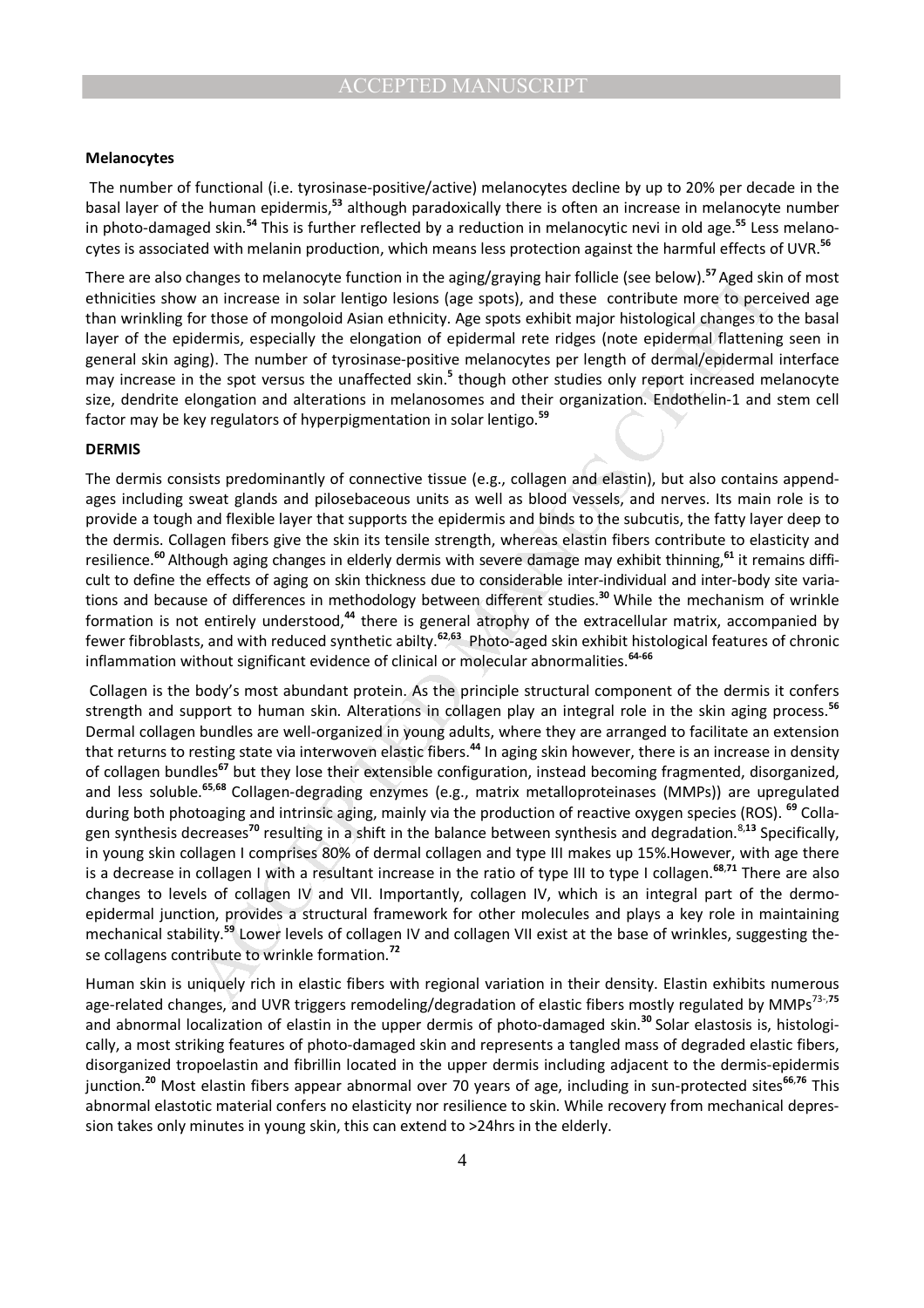Counterintuitively, the level of glycosaminoglycans (GAGs) increases in photo-aged skin**77,78** but while young skin is well-hydrated (as most of the water is bound to proteins**79,80** there is a shift toward 'tetrahedron water' in aged skin. This has poor hydration and turgor capacity and contributes to the dry (xerotic) appearance of photo-aged skin.**<sup>30</sup>**There is an overall reduction in subcutaneous fat volume in aged skin, despite the fact that total body fat (e.g., thighs, waist, abdomen) can continue to increase until around 70 years of age. Greatest fat loss is seen in the face, feet and hands.**80,55**

#### **Nerves and sensation**

Skin enervation is little affected by aging, though some studies report a decrease in sensory perception and an increase in pain threshold with age.**81,82** There is some loss of nerve support in bald scalp, but this is likely driven by hair follicle miniaturization than by skin aging per se.**<sup>82</sup>** 

#### **Dermal vasculature**

Skin aging may be associated with decreased cutaneous perfusion, especially in photo-exposed areas.**30,83** This reduction in vascularity is especially detectable in superficial papillary dermis, where there is loss of the vertical capillary loops previously associated with the now absent rete ridges. Reduced vascularity results in skin pallor, depleted nutrient exchange, and disturbed thermoregulation.**56,30** Dermal vessels in severely photo-damaged skin show thin and dilated walls, presenting as telangiectasia.**<sup>20</sup>**

#### **SKIN APPENDAGES**

#### **Eccrine and Apocrine sweat glands**

The reduction in eccrine sweat glands**<sup>84</sup>** and their output**<sup>85</sup>** in skin with increasing age impacts whole body thermoregulation. While the response to epinephrine is reduced in men and women in old age, there is a greater decrease in response to acetylcholine in men than in women.**85.86**Apocrine gland activity is also diminished with age, probably as a consequence of declining testosterone levels with consequent reduction in body odor.**<sup>87</sup>**

#### **Nails**

 Nail growth increases until about the age of 25 years, thereafter it starts to decrease.**<sup>44</sup>** Until the age of 70, nail growth is greater in men than women, after which the situation appears to be reversed.**<sup>88</sup>** Nails become more brittle in the elderly and develop beaded ridging due to a reduction in lipophilic sterols and free fatty acids.**<sup>89</sup>**

#### **Pilo-sebaceous Unit**

is little affected by aging, though some studies report a decrease in sensory perceptit<br>
is little affected by aging, though some studies report a decrease in sensory perceptit<br>
threeshold with age.<sup>81,82</sup> There is some lo The pilo-sebaceous unit, including both the hair follicle as its associated sebaceous glands, exhibits perhaps the most profound age-associated changes. During puberty there is a striking transformation of low sebumsecreting, fine and near-invisible vellus fibers to high sebum-secreting pigmented, coarse terminal hairs. Paradoxically, there may be a miniaturization of hair follicles during age-related male pattern alopecia. These anatomic changes in the hair follicle (enlargement and miniaturization) results in a significant remodeling of the dermis in the adjacent interfollicular skin, as highlighted by the significant reduction in subcutaneous fat layer of bald scalp increased the likelihood of cuts and bruising in this area.**<sup>90</sup>** While age does not significantly alter the absolute number of pilo-sebaceous units per unit area on the scalp, their sebaceous glands may become hyperplastic and larger.**<sup>91</sup>** Despite this increase in size, there is a 50% reduction in sebum production,**<sup>92</sup>** suggesting reduction in holocrine sebocyte turnover, which contributes to xerosis of aged skin. This may be due to decreased levels of testosterone.**<sup>93</sup>** Sebum secretion and type is also significantly reduced in post-menopausal women, suggesting these glands are also estrogen sensitive.**<sup>94</sup>**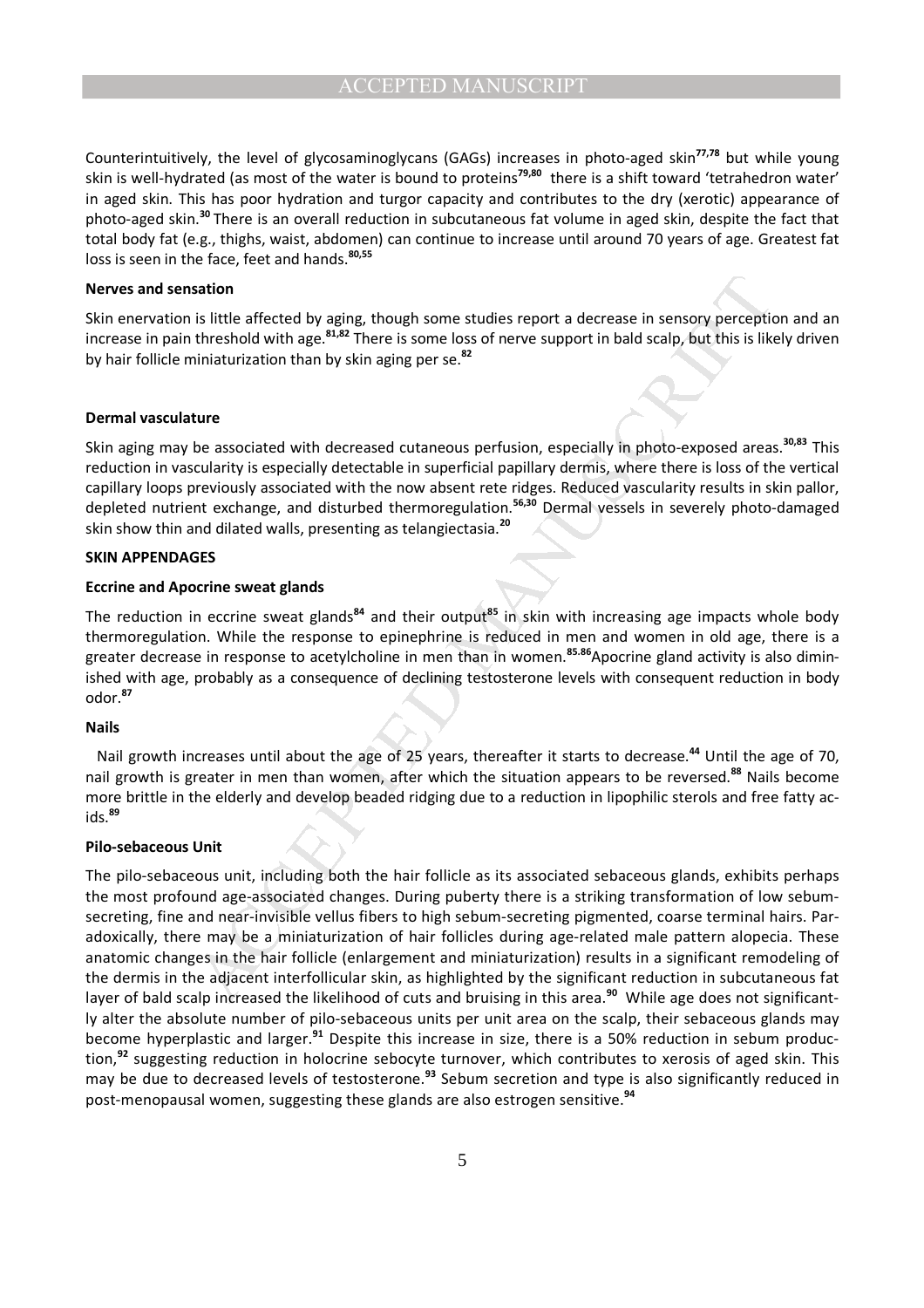#### **Hair**

Powerful evolutionary selection ensures that the hair follicle is, in the main, hardwired against significant agingrelated loss of function, even after 12 or more decades of life.**<sup>90</sup>** Processes underlying aging in general, e.g., oxidative damage, telomere shortening, age-relating deficiencies related to nuclear/mitochondrial DNA damage and repair as well as age-related reductions in the cells' energy supply, will all impact on whether some follicular cell subpopulations will enter cellular senescence. Chest, axillary, and pubic hair all decrease in density with age; however, in men there is often increased hair growth vigor in other body site like the eyebrows, around the external auditory meati, and in nostrils, and this may reflect the maintenance of high testosterone levels in males into the 70s.**<sup>44</sup>** In elderly women there is a similar conversion of vellus to coarse terminal hairs on the chin and moustache, which is thought to reflect an unmasking of testosterone's influence in the context of now diminished estrogen balance.

Aside from intrinsic aging, a principal influence on hair with age is androgenetic alopecia. This is a distinct entity from the more aging-related hair thinning recently described as 'senescent' alopecia**<sup>95</sup>** as androgenetic alopecia (or common male pattern baldness) can manifest very early on, even in the late teenage years. Microarray analysis has now shown that androgenetic and senescent alopecia differ significantly in gene expression, such that these two types of age-related alopecia show two distinct profiles. While the former is the result of dihydro-testosterone action on so-called androgen-sensitive hair follicles<sup>96</sup>, senescent alopecia may not accurately represent true aging effects on the hair follicle. By contrast, so-called female patterned alopecia may be truly 'androgenetic' for only a small number of women with thinning hair, and so other age-associated alopecias in women are likely to have other causes.**<sup>97</sup>** Regardless of cause, age-related alopecia affects at least 50% of men by the age of 50 years and 50% of women by the age of 60 years.**<sup>98</sup>**

noting that it considers three states that the state of the state of the state in the state in the performs, a<br>men there is often increased hair growth vigor in other body site like the eyebrows, a<br>flow ment there is often White hair was thicker on average, showed more medulla<sup>99,100</sup> and grew faster than pigmented hair. Interestingly, these researchers have also described an age-related reduction in hair growth rate, but that this was broadly limited to pigmented hairs. Thus, the implication is that, counter-intuitively, the apparently more 'aged' white hairs may be partially spared these aging changes. The tensile strength of hair also decreases with age, having increased from birth to the second decade. Changes in hair color and density are very visible indicators of age and are the target of endless manipulation to maintain a youthful appearance. Hair graying appears to be a consequence of an overall and specific depletion of hair bulb melanocytes, and less so in the outer root sheath and sebaceous gland basal layer.**101-103** The mechanism for this steady depletion remains uncertain, but appears to involve the stability and survival of melanocyte stem cells and bulbar melanocytes , especially in the context of their relative sensitivity to an increasingly friable oxidant/anti-oxidant protection status.**104,105**

#### **Immune function**

 The skin (excluding an immune-privileged transient portion of anagen hair follicles) is a potent immunecompetent tissue. The density of antigen-presenting Langerhans cells in the skin decreases greatly in the elderly even in sun-protected sites.**106,107** These cells also have reduced ability to migrate from the epidermis in response to cytokines like tumor necrosis factor-α.**<sup>108</sup>** Similarly, T lymphocytes are reduced in number and become less responsive to specific antigens.**<sup>42</sup>**,**<sup>109</sup>** Aging skin also appears to have a reduced ability to produce certain cytokines (e.g., interleukin-2,**<sup>110</sup>**), while the production of others (e.g., interleukin-4) is increased.**<sup>110</sup>** The consequence of these changes is a reduced intensity to delayed hypersensitivity reactions<sup>8</sup> and increased susceptibility to photo-carcinogenesis and chronic skin infections.**<sup>49</sup>**

#### **Women**

Reduced estrogen levels in post-menopausal women contributes to wrinkling, dryness, atrophy, laxity, poor wound healing, and vulvar atrophy,**<sup>111</sup>** and loss of collagen appears to bemore closely related to postmenopausal age than chronologic age.<sup>112,113</sup> Estrogen therapy (HRT) may prevent collagen loss and can stimulate synthesis of collagen in those that have lower initial collagen levels.**<sup>114</sup>**,**<sup>115</sup>** There is also a relationship between estrogen deprivation and degenerative changes of dermal elastic tissue.**116,117** There is some evidence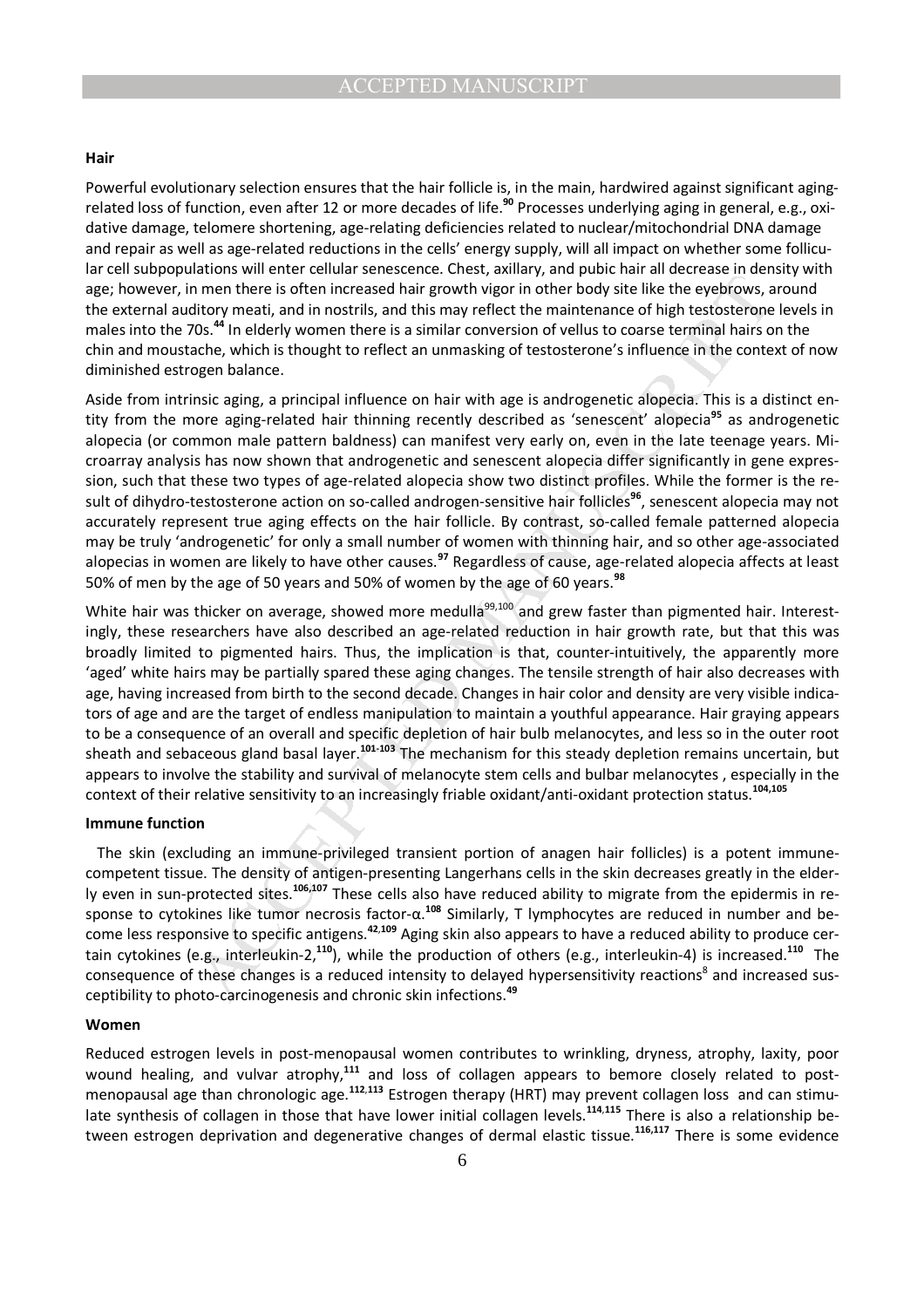that HRT improves skin dryness**<sup>118</sup>** and wound healing,**<sup>119</sup>** and increases skin surface lipids.**<sup>120</sup>**,**12,122**

#### **Mechanism**

There are several proposed modes of aging in terms of their cellular and molecular biologic mechanism(s), although it is not at all clear whether they adequately address the primary cause(s) of aging. The production of reactive oxygen species (ROS) or free radicals, through UVR, smoking, pollution, and normal endogenous metabolic processes, is thought to contribute to the process of aging in the skin. ROS induces gene expression pathways result in increased degradation of collagen and accumulation of elastin.**<sup>123</sup>** ROS not only directly destroys interstitial collagen, but also inactivates tissue inhibitors of matrix-metalloproteases and induces the synthesis and activation of matrix degrading metalloproteases.<sup>123</sup> Hormones have also been shown to play a role as post-menopausal hormone changes are responsible for a rapid worsening of skin structure and functions, and these can be at least partially repaired by HRT or local estrogen treatment.**<sup>113</sup>**,**<sup>124</sup>**

s, is thought to contribute to the process of aging in the skin. ROS induces gene controls in its increased degradation of collagen and accumulation of elastin,<sup>123</sup> ROS indo tyding all collagen, but also inactivates tissu Mitochondrial DNA incurs regular DNA damage due to repeated constitutional oxidative stress, and in particular deletion of a specific length of DNA called common deletion that is 10 times more common in photodamaged than in sun-protected skin. The deletion results in further accumulation of ROS, with additional damage to the cell's ability to generate energy. The extent of mtDNA damage in photo-damaged skin does not correlate with the chronologic age however, but rather with photo-damage severity.**<sup>20</sup>** UVR can also accelerate telomere shortening, and results in the activation of DNA damage response proteins such as p53, a tumor suppressor protein. The latter can inducing proliferative senescence or apoptosis, depending on the cell type. **14**,**125**

#### **CONCLUSION**

Skin is subject to a complex blend of intrinsic and extrinsic aging processes and given its strategic location as an interface organ is particularly vulnerable to environmental insults (e.g., UVR). Although there are numerous defense mechanisms to protect the skin from damage, the efficacy of these diminishes over time, resulting in the clinical features associated with aging and the development of skin cancers.

#### **References**

1. Tobin DJ. Biochemistry of human skin--our brain on the outside. Chem Soc Rev 2006;35(1):52-67.

2. Chuong CM et al, What is the 'true' function of skin? Exp Dermatol. 2002;11(2):159-87.

3. Hay RJ et al. The Global Burden of Skin Disease in 2010: An Analysis of the Prevalence and Impact of Skin Conditions. J Invest Dermatol 2014;134:1527–1534.

4. Kligman AM, Koblenzer C. Demographics and psychological implications for the aging population. Dermatol Clin 1997;15:549–553.

5. Christensen K et al et al. Aging populations: the challenges ahead. Lancet 2009; 374:1196–1208.

6. Harvell JD, Maibach HI. Percutaneous absorption and inflammation in aged skin: a review. J Am Acad Dermatol 1994;31:1015–1021.

7. Plowden J et al. Innate immunity in aging: impact on macrophage function. Aging Cell 2004;3:161–167.

8. Waldorf DS et al. Impaired delayed hypersensitivity in an aging population. Association with antinuclear reactivity and rheumatoid factor. JAMA 1968;203:831–834.

9. Oikarinen A. The aging of skin: chronoaging versus photoaging. Photodermatol Photoimmunol Photomed 1990;7:3–4.

10. Gunn DA et al. Why some women look young for their age. PLoS One 2009;1:4(12):e8021

11. Parsons PA. The limit to human longevity: an approach through a stress theory of aging. Mech Ageing Dev 1996;87(3):211-8.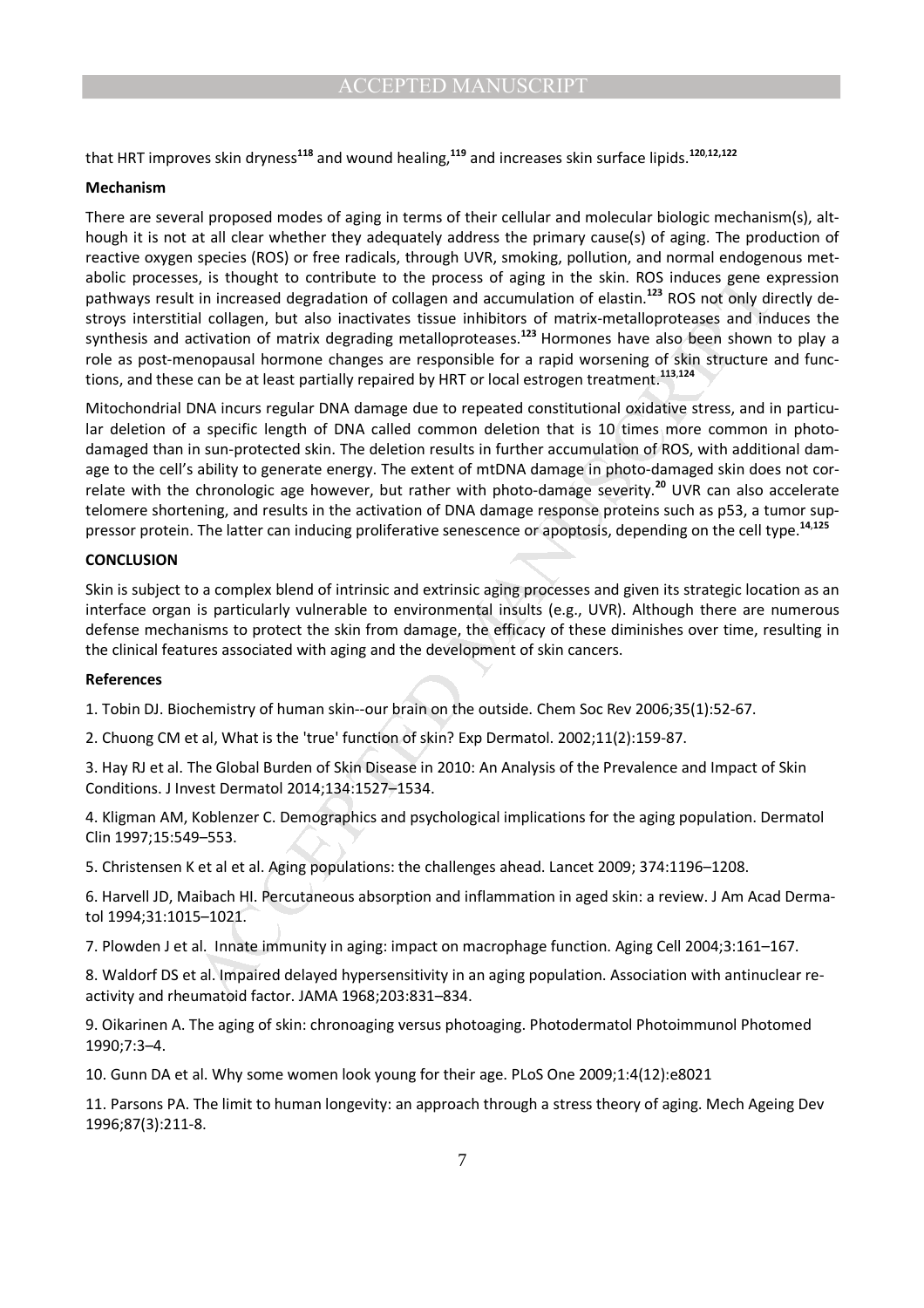12. Montagna W et al. Histology of sun-damaged skin. J Am Acad Dermatol 1989;21(5 Pt 1):907-918, 1989.

13. Landau M. Exogenous factors in skin aging. Curr Probl Dermatol 2007;35:1–3.

14. Kosmadaki MG, Gilchrest BA. The role of telomeres in skin aging/photoaging. Micron 2004;35:155–159.

15. Nakamura KI et al. Comparative analysis of telomere lengths and erosion with age in human epidermis and lingual epithelium. J Invest Dermatol 2002;119:1014–1019.

16. Young AR. Acute effects of UVR on human eyes and skin. Prog Biophys Mol Biol 2006; 92(1):80-5.

17. Leyden JJ. Clinical features of ageing skin. Br J Dermatol 1990;122:1–3.

18. Seite S et al. Biological effects of simulated ultraviolet daylight: a new approach to investigate daily photoprotection. Photodermatol Photoimmunol Photomed 2006; 22:67–77.

19. Kochevar I. Molecular and cellular effects of UV radiation relevant to chronic photodamage. In: Gilchrest BA, editor: Photodamage. Cambridge, Mass: Blackwell Science; 1995.

20. Yaar M, Gilchrest BA. Photoageing: mechanism, prevention and therapy. Br J Dermatol 2007;157:874– 87.

21. Saint Leger D et al. Age-associated changes in stratum corneum lipids and their relation to dryness. Dermatologica 1988;177:159-164.

22. Grove GL. Physiologic changes in older skin. Clin Geriatr Med 1989;5:115– 25.

23. Seité S et al. Photodamage to human skin by suberythemal exposure to solar ultraviolet radiation can be attenuated by sunscreens: a review. Br J Dermatol 2010;163(5):903-914.

24. Kadunce DP et al. Cigarette smoking: risk factor for premature facial wrinkling. Ann Intern Med 1991;114:840-844.

25. Ernster VL et al. Facial wrinkling in men and women, by smoking status. Am J Public Health 1995;85:78–82.

26. Yin L et al . Skin aging induced by ultraviolet exposure and tobacco smoking: evidence from epidemiological and molecular studies. Photodermatol Photoimmunol Photomed 2001;17:178-183.

27. Yin L et al. Alterations of extracellular matrix induced by tobacco smoke extract. Arch Dermatol Res 2000;292:188–94.

28. Tur E et al. Chronic and acute effects of cigarette smoking on skin blood flow. Angiology 1992;43:328–35.

cute effects of UVR on human eyes and skin. Prog Biophys Mol Biol 2006; 92(1):80-5.<br>
linical features of ageing skin. Br J Dermatol 1990;122:1–3.<br>
Biological effects of simulated ultraviolet daylight: a new approach to inv 29. Robinson MK. Population differences in skin structure and physiology and the susceptibility to irritant and allergic contact dermatitis: implications for skin safety testing and risk assessment. Contact Dermatitis 1999;41:65–79.

30. Waller JM, Maibach HI. Age and skin structure and function, a quantitative approach (I): blood flow, pH, thickness, and ultrasound echogenicity. Skin Res Technol 2005;11:221–35.

31. Gniadecka M, Jemec GB. Quantitative evaluation of chronological ageing and photoageing in vivo: studies on skin echogenicity and thickness.Br J Dermatol 1998;139(5):815-821.

Branchet MC et al. Skin thickness changes in normal aging skin. Gerontology 1990;36:28–35.

32.Branchet MC et al. Skin thickness changes in normal aging skin. Gerontology 1990;36:28–35.

33. Lavker RM. Structural alterations in exposed and unexposed aged skin. J Invest Dermatol 1979;73:59–66.

34. Batisse D, et al. Influence of age on the wrinkling capacities of skin. Skin Res Technol 2002;8:148–54.

35. Sandby-Moller J et al. Epidermal thickness at different body sites: relationship to age, gender, pigmentation, blood content, skin type and smoking habits. Acta Derm Venereol 2003;83:410–3.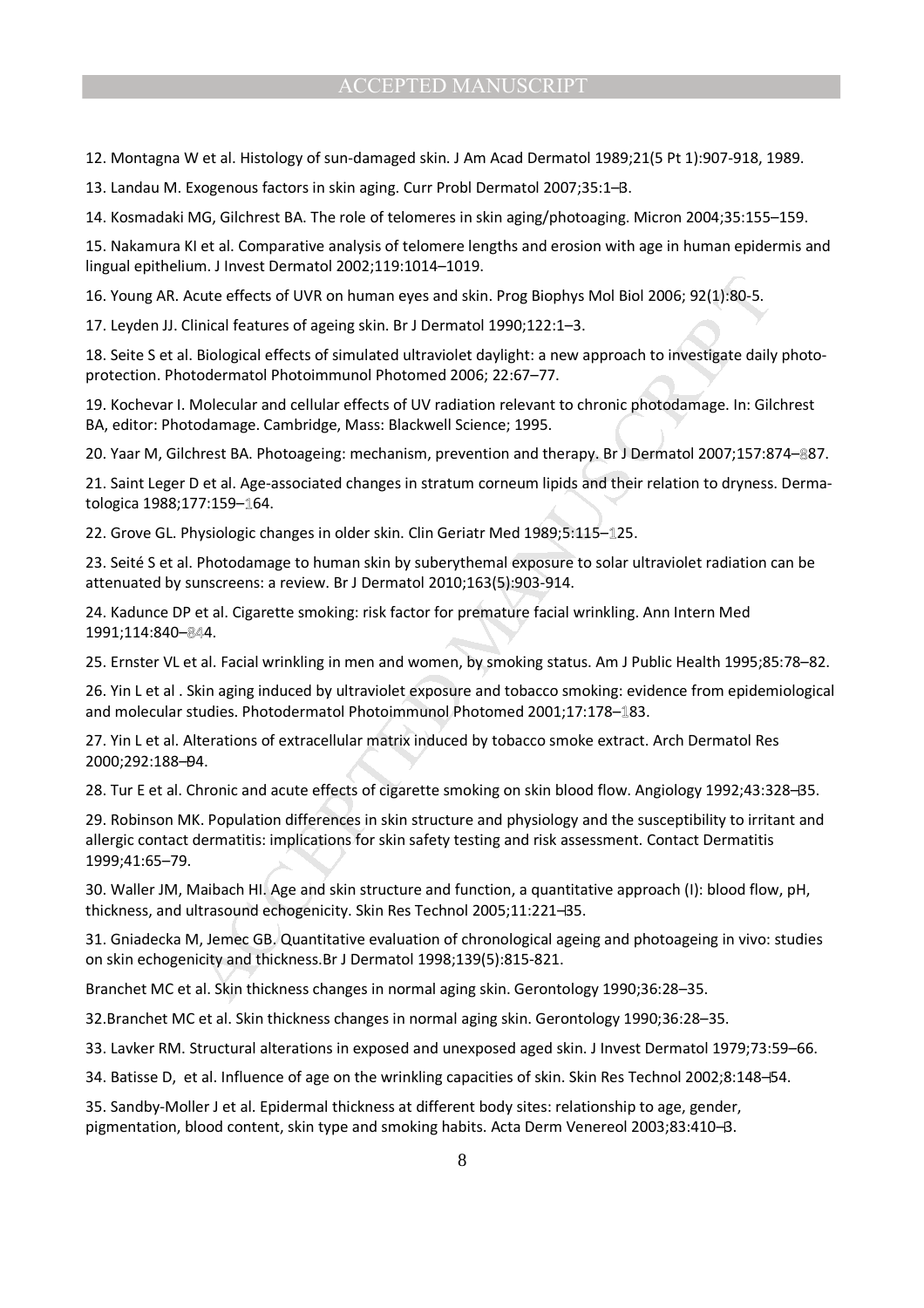36. Escoffier C, et al. Age-related mechanical properties of human skin: an in vivo study. J Invest Dermatol 1989;93:353–7.

37. Ghadially R et al. The aged epidermal permeability barrier. Structural, functional, and lipid biochemical abnormalities in humans and a senescent murine model. J Clin Invest 1995;95:2281–90.

38. Christophers E, Kligman A. Percutaneous absorption in aged skin. In: Montagna W, editor. Advances in Biology of Skin. Oxford: Pergamon; 1965.

Oxford: Pergamon; 1965.<br>
oxford: Pergamon; 1965.<br>
rela. Effect of ethnicity, gender and age on the amount and composition of residual ski<br>
rived from sebum, sweat and epidermal lipid. Skin Res Technol 2014;20(1):97-107.<br>
I 39. Shetage SS er al. Effect of ethnicity, gender and age on the amount and composition of residual skin surface components derived from sebum, sweat and epidermal lipid. Skin Res Technol 2014;20(1):97-107.

40. Choi EH et al. Stratum corneum acidification is impaired in moderately aged human and murine skin. J Invest Dermatol 2007;127:2847–56.

41. Hachem JP et al. pH directly regulates epidermal permeability barrier homeostasis, and stratum corneum integrity//cohesion. J Invest Dermatol 2003;121:345–53.

42, Kligman AM. Perspectives and problems in cutaneous gerontology. J Invest Dermatol 1979;73:39–46.

43. Schreml S et al. Impact of age and body site on adult female skin surface pH. Dermatology 2012;224(1):66- 71.

44. Graham-Brown RAC. Old age. In: Burns T, Breathnach S, Cox N, et al, editors. Rook's Textbook of Dermatology. vol. 6, Oxford: Blackwell Science; 2004.

45 Bernstein EF et al. Enhanced elastin and fibrillin gene expression in chronically photodamaged skin. J Invest Dermatol 1994;103(2):182-6.

46. Watson RE et al. Fibrillin-rich microfibrils are reduced in photoaged skin. Distribution at the dermalepidermal junction. J Invest Dermatol 1999;112(5):782-7.

47. Watson R et al. A short-term screening protocol, using fibrillin-1 as a reporter molecule, for photoaging repair agents. J Invest Dermatol 2001;116(5):672-8.

48.Watson RE et al. Damage to skin extracellular matrix induced by UV exposure. Antioxid Redox Signal 2014;21(7):1063-77.

49. Cerimele D et al. Physiological changes in ageing skin. Br J Dermatol 1990;122(suppl 35):13–20.

50. Grove GL, Kligman AM. Age-associated changes in human epidermal cell renewal. J Gerontol 1983;38:137– 142.

51. Goodson WH, Hunt TK. Wound healing and aging. J Invest Dermatol 1979;73:88–91.

52. Bosset S et al. Decreased expression of keratinocyte beta1 integrins in chronically sun-exposed skin in vivo. Br J Dermatol 2003;148:770–8.

53. Nordlund JJ. The lives of pigment cells. Dermatol Clin 1986;4(3):407-418.

54. Toyoda M, Morohashi M. Morphological alterations of epidermal melanocytes in photoageing: an ultrastructural and cytomorphometric study. Br J Dermatol 1998;139(3):444-52.

55. Fenske NA, Lober CW. Structural and functional changes of normal aging skin. J Am Acad Dermatol 1986;15:571–85.

56. Baumann L. Skin ageing and its treatment. J Pathol 2007;211:241–51.

57. Tobin DJ. Gerontobiology of the hair follicle. *In* Trueb RM & Tobin DJ (eds). Aging Hair. Berlin Heidelberg, Springer-Verlag, 2010, 1-8.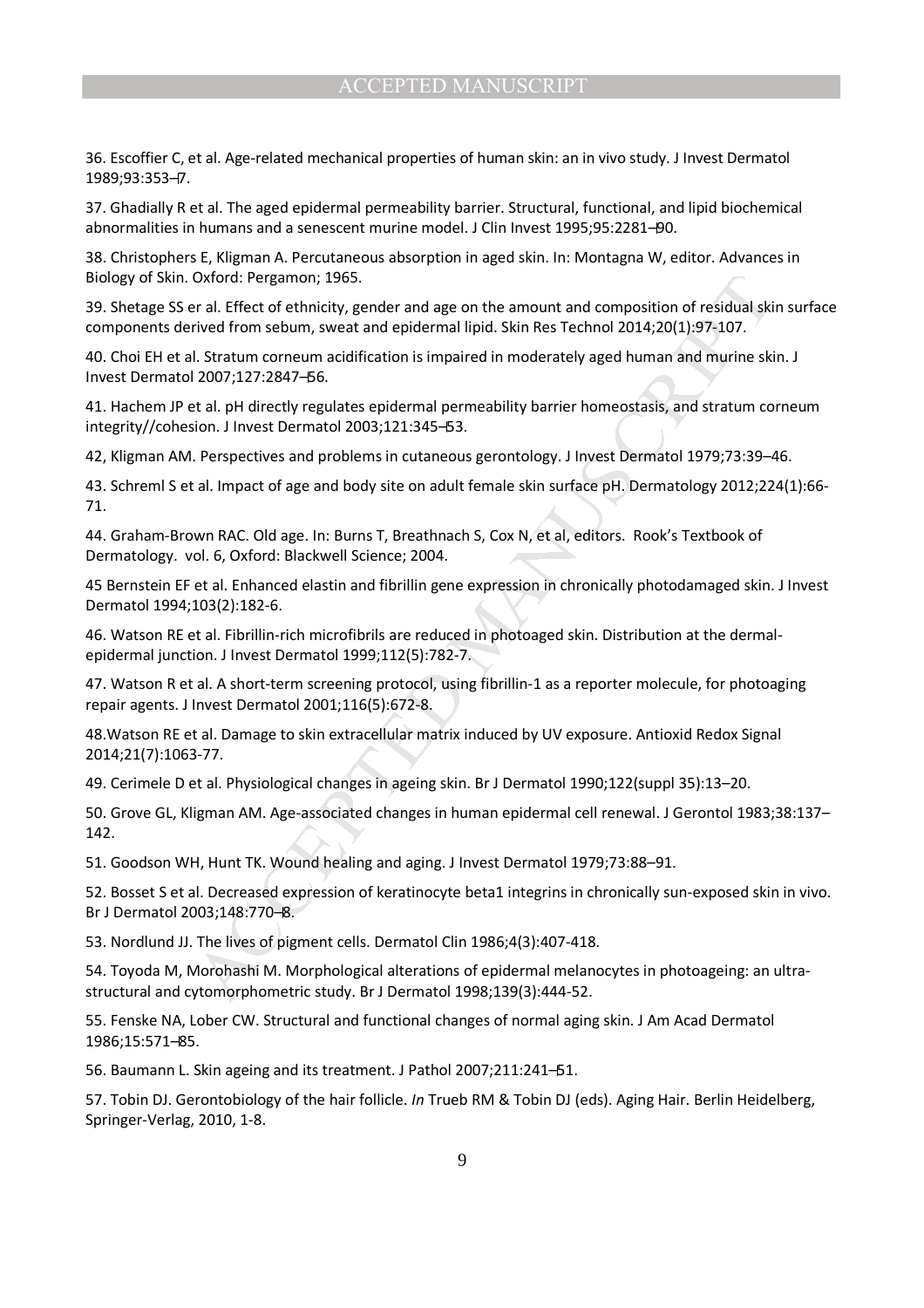58. Kadono S et al. The role of the epidermal endothelin cascade in the hyperpigmentation mechanism of lentigo senilis. J Invest Dermatol 2001;116:571–7.2

59. Unver N et al. Alterations in the epidermal-dermal melanin axis and factor XIIIa melanophages in senile lentigo and ageing skin. Br J Dermatol 2006;155(1):119-28.

60. Farage MA et al. Structural characteristics of the aging skin: a review. Cutan Ocul Toxicol 2007;26:343–57.

61. Richard S et al. Noninvasive measurement of the effect of lifetime exposure to the sun on the aged skin. Photodermatol Photoimmunol Photomed 1994;10:164–9.

62. Makrantonaki E et al. Characteristics and pathomechanisms of endogenously aged skin. Dermatology 2007;214:352–60.

al. Noninvasive measurement of the effect of lifetime exposure to the sun on the age<br>Photoimmunol Photomed 1994;10:164–9.<br>Wiki Et al. Characteristics and pathomechanisms of endogenously aged skin. Dermatolc<br>So.<br>Wiki Et al. 63. Varani J et al. Inhibition of type I procollagen synthesis by damaged collagen in photoaged skin and by collagenase-degraded collagen in vitro. Am J Pathol 2001;158:931–42.

64. Bosset S et al. Photoageing shows histological features of chronic skin inflammation without clinical and molecular abnormalities. Br J Dermatol 2003;149(4):826-35.

65. Uitto J. Connective tissue biochemistry of the aging dermis. Age-related alterations in collagen and elastin. Dermatol Clin 1986;4:433–46.

66. Braverman IM, Fonferko E. Studies in cutaneous aging: I. The elastic fiber network. J Invest Dermatol 1982;78:434–43.

67. Lavker RM et al. Aged skin: a study by light, transmission electron, and scanning electron microscopy. J Invest Dermatol 1987;88:44s–51s.

68. Gniadecka M et al. Ultrasound structure and digital image analysis of the subepidermal low echogenic band in aged human skin: diurnal changes and interindividual variability. J Invest Dermatol 1994;102:362–5.

69. Rittié L, Fisher GJ. UV-light-induced signal cascades and skin aging. Ageing Res Rev 2002;1:705–20.

70. Shuster S et al. The influence of age and sex on skin thickness, skin collagen and density. Br J Dermatol 1975;93:639–43

71. Lovell CR et al. Type I and III collagen content and fibre distribution in normal human skin during ageing. Br J Dermatol 1987;117:419–28.

72. Contet-Audonneau JL et al. A histological study of human wrinkle structures: comparison between sunexposed areas of the face, with or without wrinkles, and sun-protected areas. Br J Dermatol 1999;140:1038–47.

73. Ritz-Timme S, Laumeier I et al. Aspartic acid racemization: evidence for marked longevity of elastin in human skin. Br J Dermatol 2003;149:951–9.

74. Robert C et al. Ageing of the skin: study of elastic fiber network modifications by computerized image analysis. Gerontology 1988;34:291–6.

75. Bernstein EF et al. Enhanced elastin and fibrillin gene expression in chronically photodamaged skin. J Invest Dermatol 1994;103:182–6.

76. Tsuji T, Hamada T. Age-related changes in human dermal elastic fibres. Br J Dermatol 1981;105:57–63.

77. Gniadecka M et al. Water and protein structure in photoaged and chronically aged skin. J Invest Dermatol 1998;111:1129–33.

78. Bernstein EF et al. Chronic sun exposure alters both the content and distribution of dermal glycosaminoglycans. Br J Dermatol 1996;135:255–62.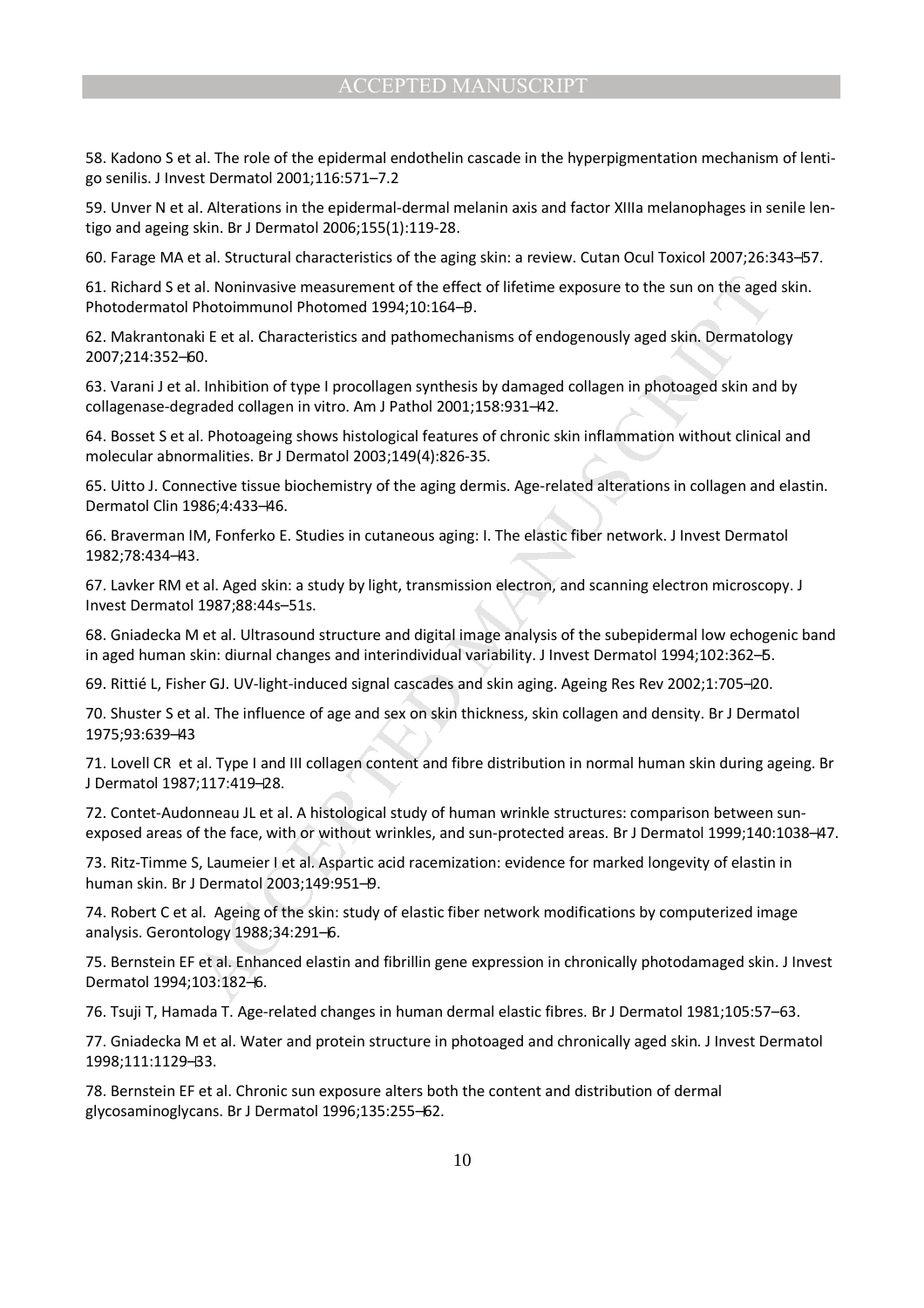79. Gniadecka M et al. Structure of water, proteins, and lipids in intact human skin, hair, and nail. J Invest Dermatol 1998;110:393–8.

80. Farage MA et al. Degenerative changes in aging skin. *In* Farage MA, Miller KW, Maibach HI (eds). Textbook of Aging Skin. Berlin Heidelberg. Springer-Verlag 2010, 25-35.

81. Grove GL et al. Effect of ageing on the blistering of human skin with ammonium hydroxide. Br J Dermatol 1982;107:393–400.

82. Winkelmann R. Nerve changes in aging skin. In: Montagna W, editor. Advances in Biology of Skin. vol. 6, Oxford: Pergamon; 1965.

83. Gilchrest BA et al. Chronologic aging alters the response to ultraviolet-induced inflammation in human skin. J Invest Dermatol 1982;79:11–5.

84. Oberste-Lehn H. In: Montagna W, editor. Aging. Effects of Aging on the Papillary Body of the Hair Follicles and on the Eccrine Sweat Glands. vol. 6, Oxford: Pergamon; 1965.

85. Silver A et al. The effect of age on human eccrine sweating. In: Montagna W, editor. Aging. vol. 6, Oxford: Pergamon; 1965.

86. Rees J, Shuster S. Pubertal induction of sweat gland activity. Clin Sci (Lond) 1981;60:689–92.

87. Hurley J, Shelley W. The Human Apocrine Sweat Gland in Health and Disease. Springfield, Ill: Charles C Thomas; 1960.

88. Orentreich N et al. The effect of aging on the rate of linear nail growth. J Invest Dermatol 1979;73:126–30.

100.<br>
100.<br>
10. N. Nerve changes in aging skin. In: Montagna W, editor. Advances in Biology of Skin. v<br>
10. 1965.<br>
10. 1965.<br>
10. 1962.79:11-5.<br>
10. 1982.79:11-5.<br>
10. 1982.79:11-5.<br>
11. In: Montagna W, editor. Aging. Effe 89. Helmdach M et al. Age and sex variation in lipid composition of human fingernail plates. Skin Pharmacol Appl Skin Physiol 2000;13:111–9.

90. Garn SM et al. Scalp thickness and the fat-loss theory of balding. AMA Arch Derm Syphilol. 1954;70(5):601- 8.

91. Plewig G, Kligman AM. Proliferative activity of the sebaceous glands of the aged. J Invest Dermatol 1978;70:314–7.

92. Pochi PE et al . Age-related changes in sebaceous gland activity. J Invest Dermatol 1979;73:108–11.

93. Gilchrest BA. Aging. J Am Acad Dermatol 1984;11:995–7.

94. Smith L. Histopathologic characteristics and ultrastructure of aging skin. Cutis 1989;43:414–24.

95.Karnik P et al. Microarray analysis of androgenetic and senescent alopecia: comparison of gene expression shows two distinct profiles. J Dermatol Sci 2013;72(2):183-6.

96. Ellis JA et al. Androgenetic alopecia: pathogenesis and potential for therapy. Expert Rev Mol Med 2002;4:1– 1.

97. Olsen EA et al. Evaluation and treatment of male and female pattern hair loss.J Am Acad Dermatol 2005;52(2):301-11

98. Whiting DA. Male pattern hair loss: current understanding. Int J Dermatol 1998;37:561–6.

99. Aging Hair. Trueb RM & Tobin DJ (Eds). Springer-Verlag, Berlin Heidelberg 2010.

100. Keogh EV, Walsh RJ. Rate of greying of human hair. Nature 1965;207:877–8.

101. Panhard S et al. Graying of the human hair: a worldwide survey, revisiting the '50' rule of thumb. Br J Dermatol 2012;167(4):865-73.

102. Commo S et al. Human hair greying is linked to a specific depletion of hair follicle melanocytes affecting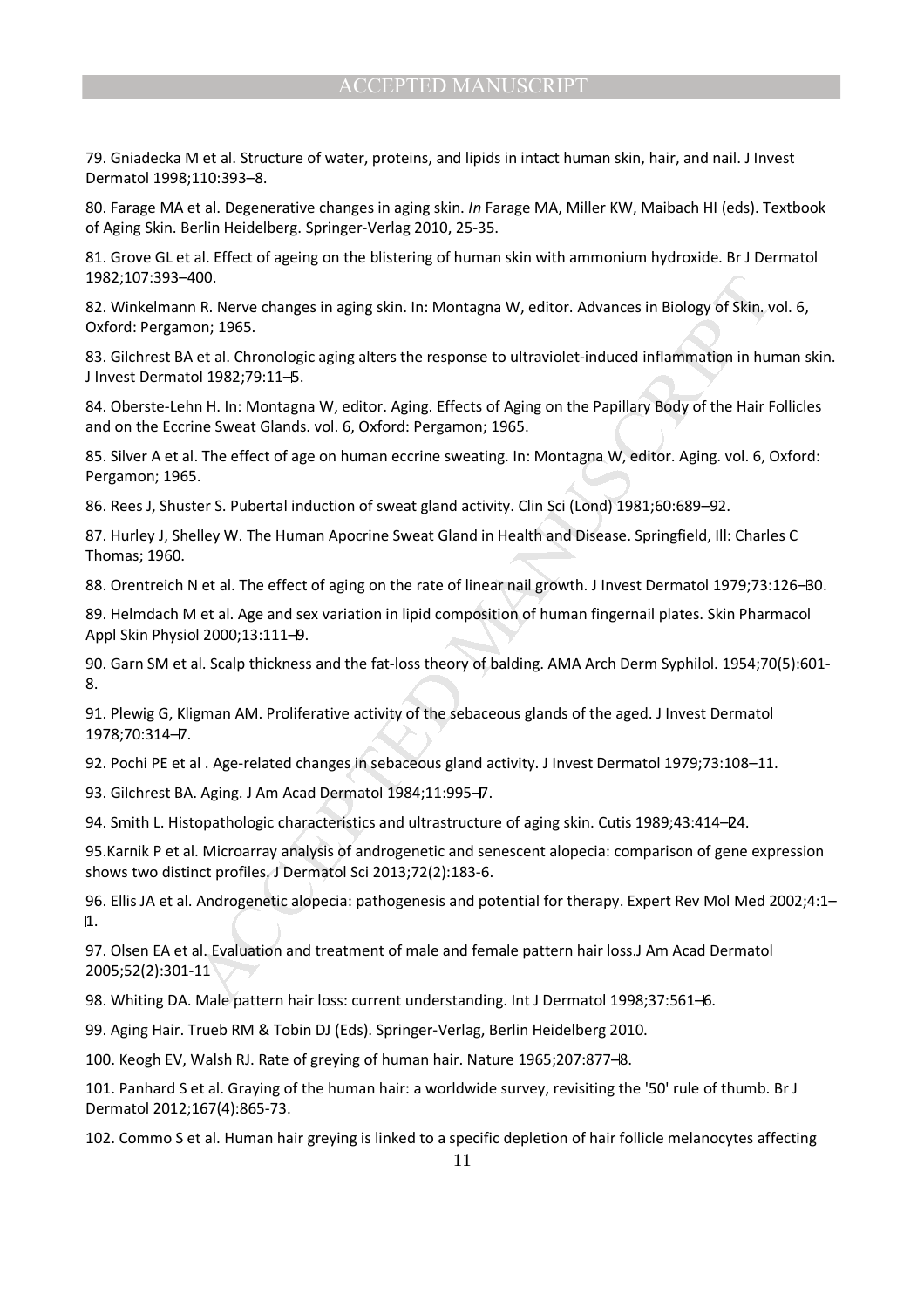both the bulb and the outer root sheath. Br J Dermatol 2004;150:435–43.

103. Tobin DJ, Paus R. Graying: gerontobiology of .the hair follicle pigmentary unit. Exp Gerontol 2001;36(1):29- 54.

104. Kauser S et al. Human hair follicle and epidermal melanocytes exhibit striking differences in their aging profile which involves catalase. J Invest Dermatol 2011;131(4):979-82.

105. Nishimura EK et al. Mechanisms of hair graying: incomplete melanocyte stem cell maintenance in the niche. Science. 2005;307(5710):720-724.

106. Gilchrest BA et al. Effect of chronologic aging and ultraviolet irradiation on Langerhans cells in human epidermis. J Invest Dermatol 1982;79:85–8.

107. Thiers BH et al. The effect of aging and chronic sun exposure on human Langerhans cell populations. J Invest Dermatol 1984;82:223–6.

108. Bhushan M et al. Tumour necrosis factor-alpha-induced migration of human Langerhans cells: the influence of aging. Br J Dermatol 2002;146:32–40.

109. Makinodan T. Immunodeficiencies of ageing. In: Doria G, Eshkol A, editors. The Immune System: Functions and Therapy of Dysfunction. New York: Academic Press; 1980.

110. Ben-Yehuda A, Weksler ME. Host resistance and the immune system. Clin Geriatr Med 1992;8:701–11.

111. Hall G, Phillips TJ. Estrogen and skin: The effects of estrogen, menopause, and hormone replacement therapy on the skin. J Am Acad Dermatol 2005;53:555–68.

112. Brincat M et al. Long-term effects of the menopause and sex hormones on skin thickness. Br J Obstet Gynaecol 1985;92:256–9.

113. Affinito P et al. Effects of postmenopausal hypoestrogenism on skin collagen. Maturitas 1999;33:239–47.

114. Brincat M et al. Skin collagen changes in post-menopausal women receiving estradiol gel. Maturitas 1987;9:1–5

115. Brincat M et al. Skin collagen changes in postmenopausal women receiving different regimens of estrogen therapy. Obstet Gynecol 1987;70:123–7.

116. Bolognia JL et al. Skin changes in menopause. Maturitas 1989;11:295–304.

117. Calleja-Agius J, Muscat-Baron Y, Brincat MP. Skin ageing. Menopause Int 2007;13:60–4.

118. Dunn LB et al. Does estrogen prevent skin aging? Results from the first national health and nutrition examination survey (NHANES I). Arch Dermatol 1997;133:339–42.

119. Ashcroft GS et al. Estrogen accelerates cutaneous wound healing associated with an increase in TGF-beta1 levels. Nat Med 1997;3:1209–15

EK et al. Mechanisms of hair graying: incomplete melanocyte stem cell maintenance in<br>2005;307(5710):720-724.<br>Act al. Effect of chronologic aging and ultraviolet irradiation on Langerhans cells in hui<br>est Dermatol 1982;79:8 120. Callens A et al. Does hormonal skin aging exist? A study of the influence of different hormone therapy regimens on the skin of postmenopausal women using non-invasive measurement techniques. Dermatology 1996;193:289–94.

121. Sator PG et al. The influence of hormone replacement therapy on skin ageing: a pilot study. Maturitas 2001;39:43–55.

122. Thornton MJ. Estrogens and aging skin. Dermatoendocrinol 2013;5(2):264-70.

123. Scharffetter-Kochanek K et al. Photoaging of the skin from phenotype to mechanisms. Exp Gerontol 2000;35:307–16.